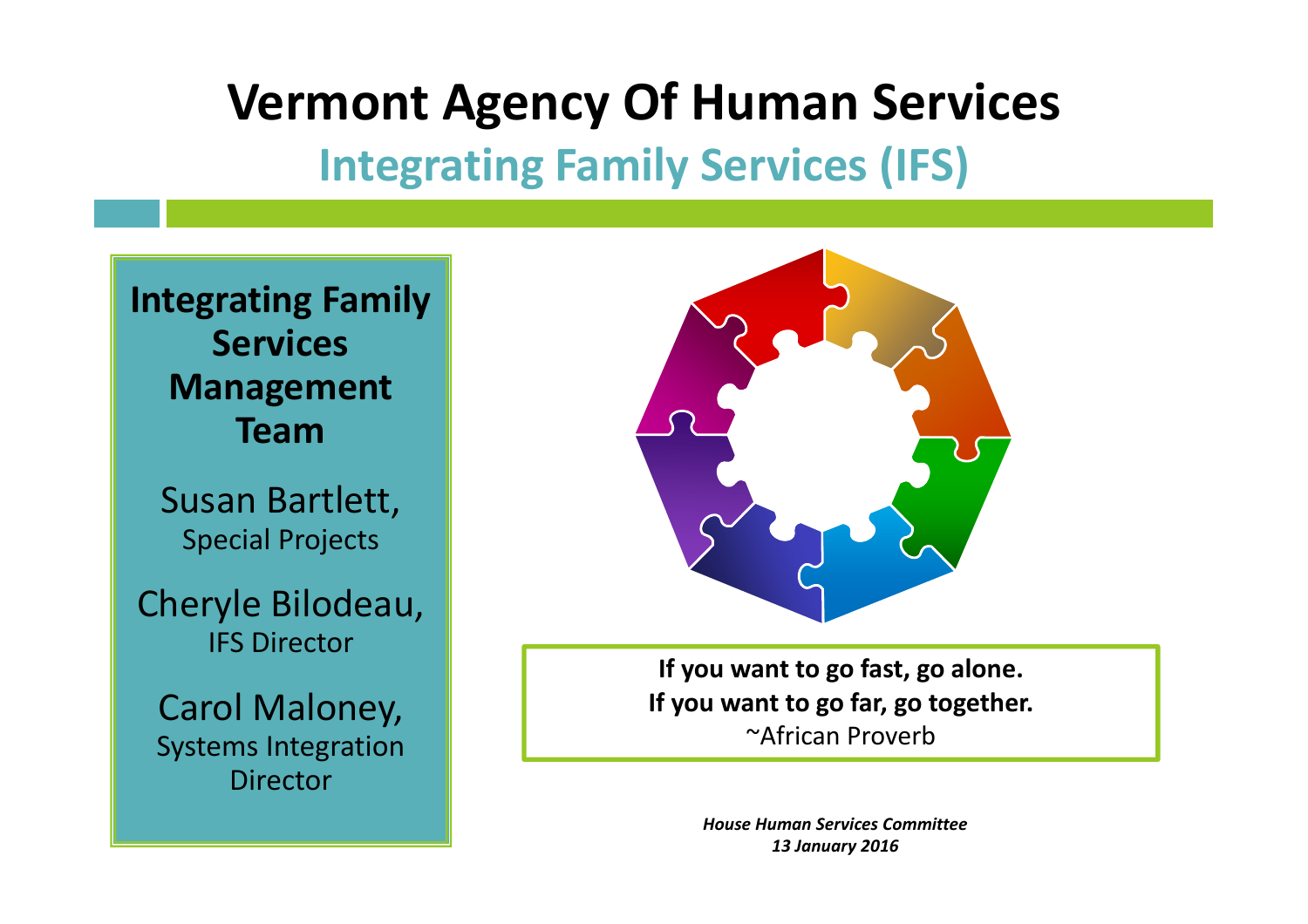## **Integrating Family Services**



## **Vision**

Vermonters work together to ensure all children, youth and families have the resources they need to reach their fullest potential.

## **Mission**

Integrating Family Services brings state government and local communities together to ensure holistic and accountable planning, support and service delivery aimed at meeting the needs of Vermont's children, youth and families.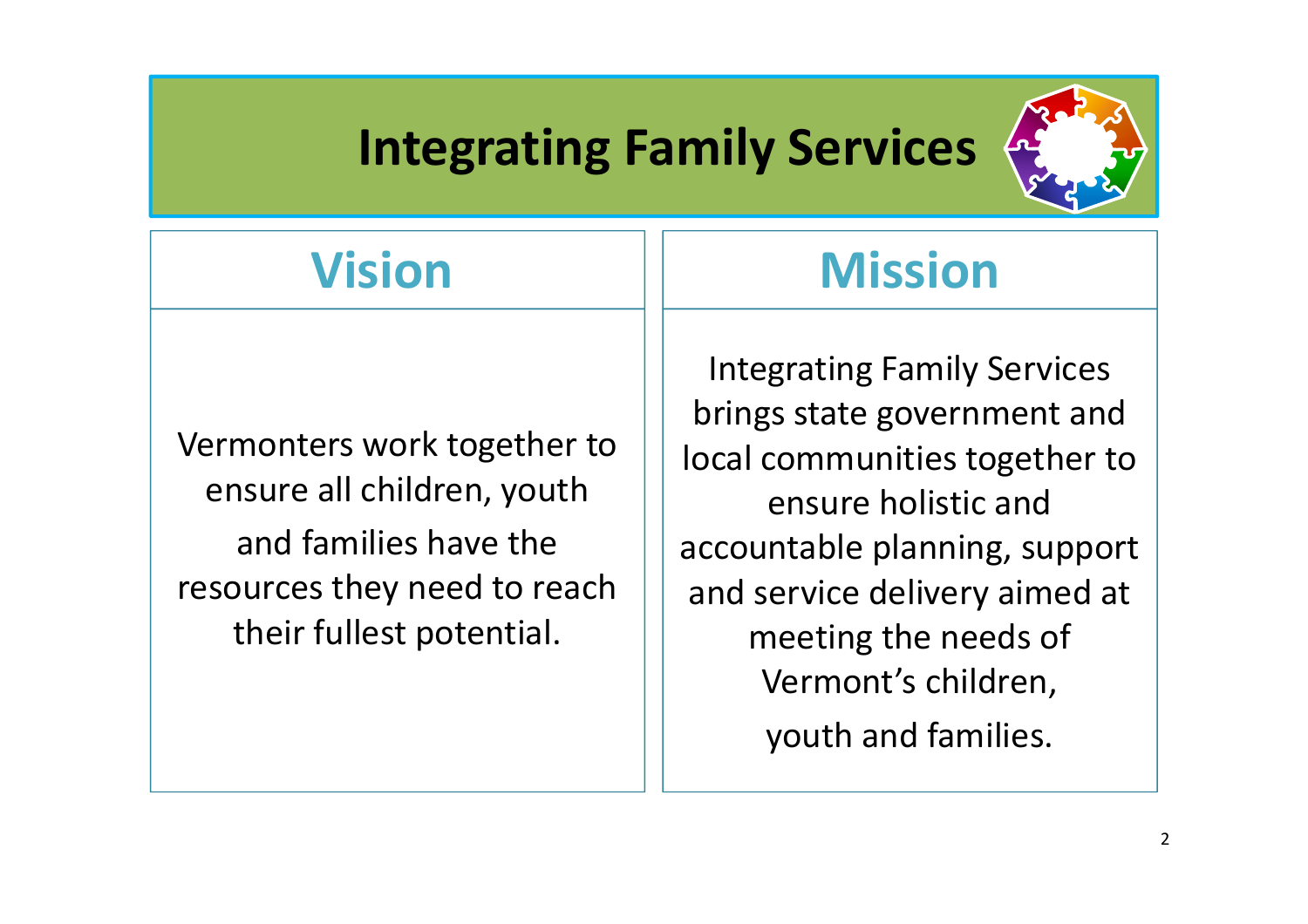## **How we describe IFS when going up three floors in an elevator**



Integrating Family Services creates a cultural shift in the way human services does business.

We are moving the focus from counting how much we are doing to looking at how well we are doing. Is anyone better off because of our investment?

This shift is enabled by giving communities more flexibility with funding and decisionmaking so agencies can offer children, youth and families the right supports and services, at the right time.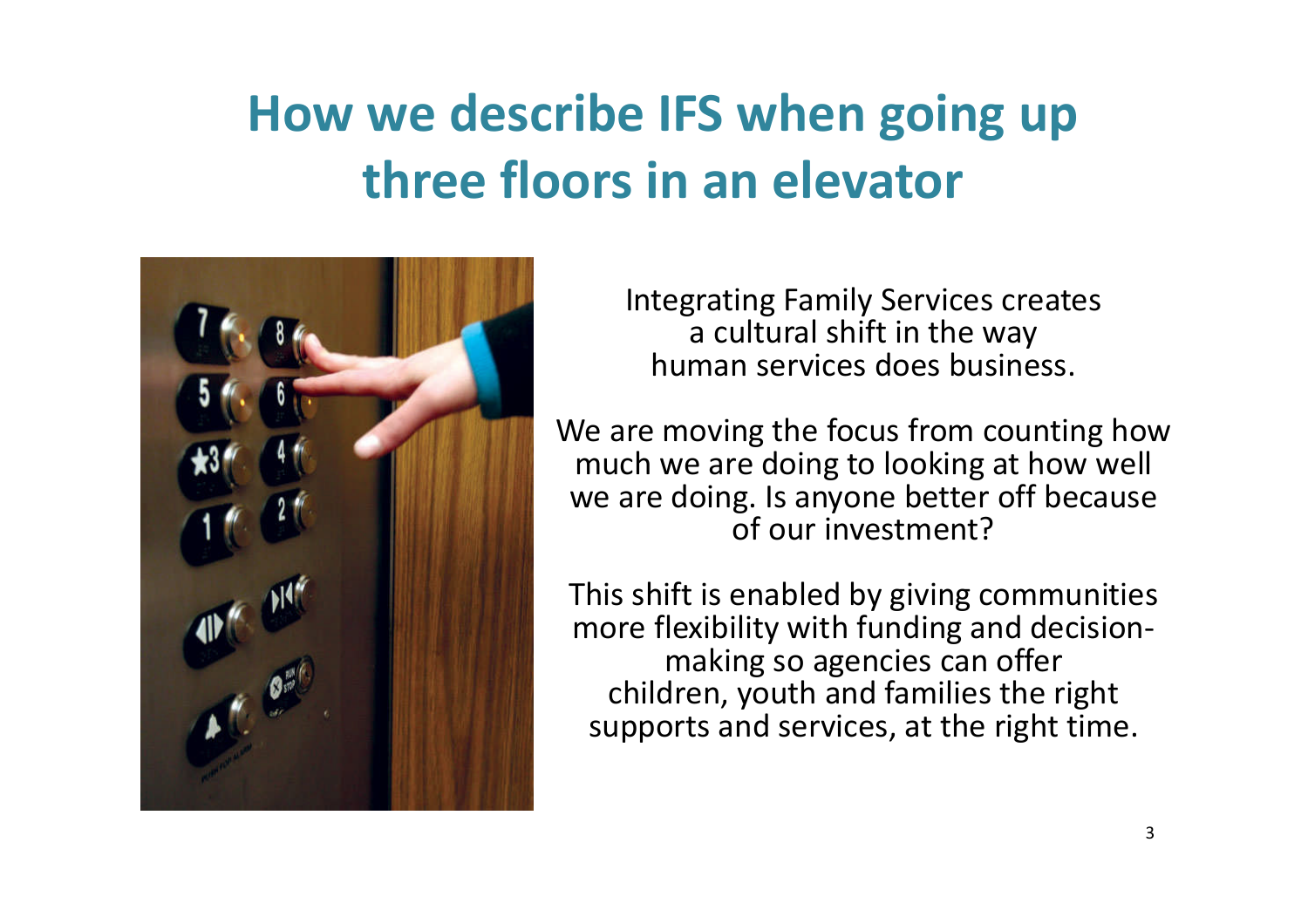## **Integrating Family Services**

IFS transforms how Vermont provides supports and services to pregnant women, and to children and youth (birth up to age 22) and their families.

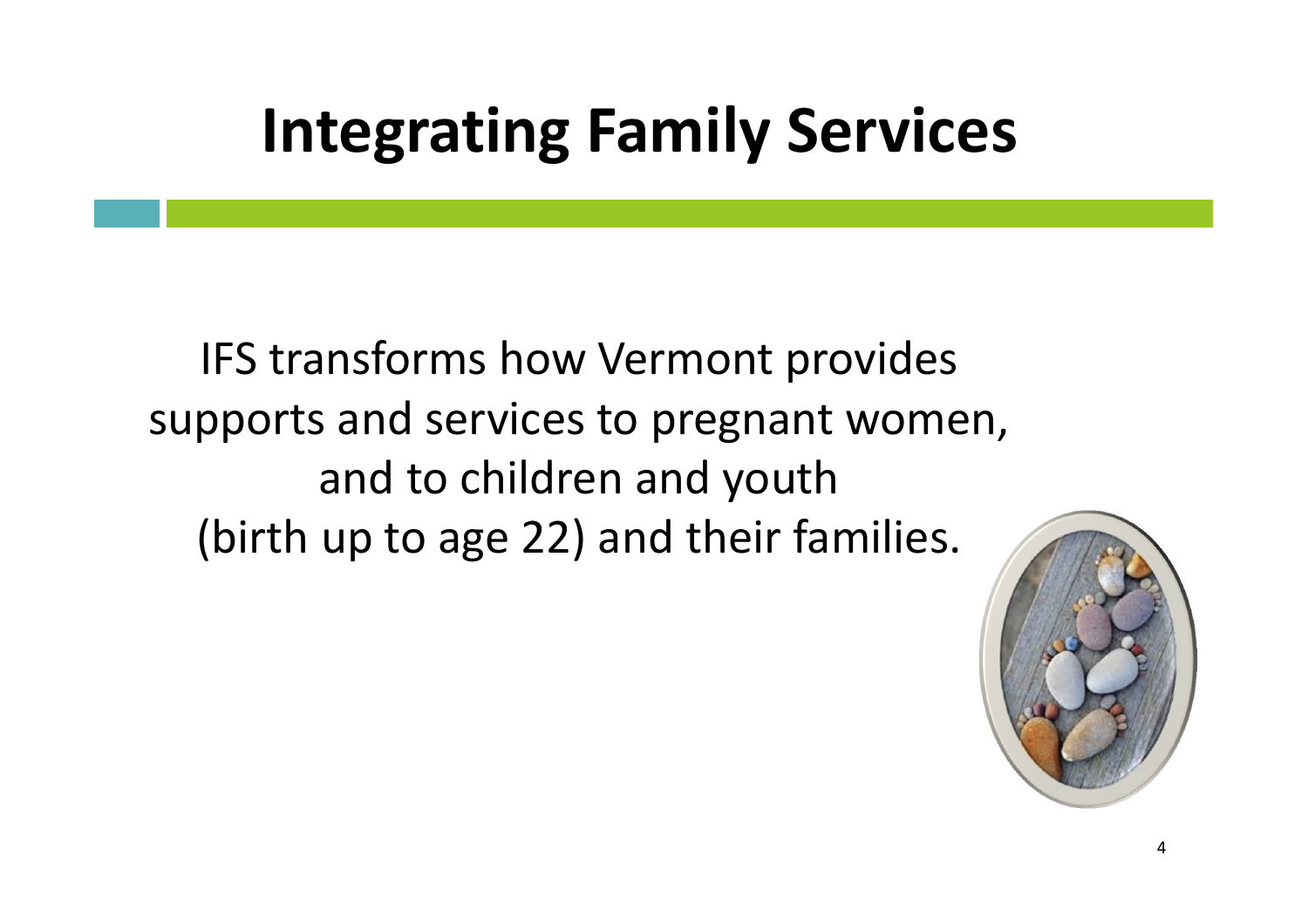**What happens with an Integrating Family Services Approach?**



- **Flexible funding allows service** providers to meet family needs as they become known.
- **IFS brings children's, youth and family** services together in an integrated and seamless continuum.
- **Families can access supports and** services based on need rather than program eligibility criteria.
- State partners shift their focus from counting clients and service units to measuring the impact of those services.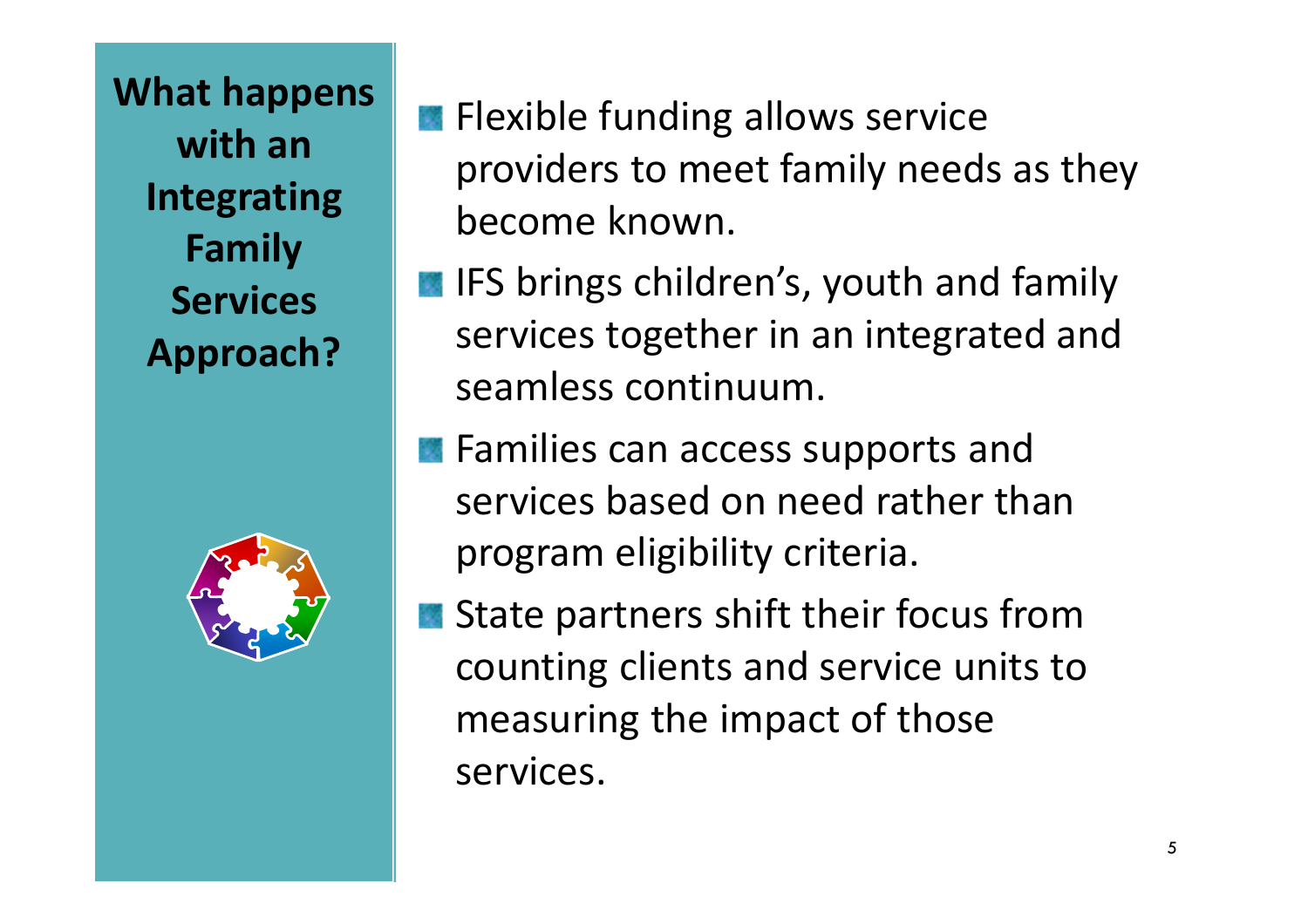### **Funding Streams Currently in the IFS Portfolio**



• Project Rocking Horse

#### **Dept. for Vt. Health Access**

• Children's Personal Care Services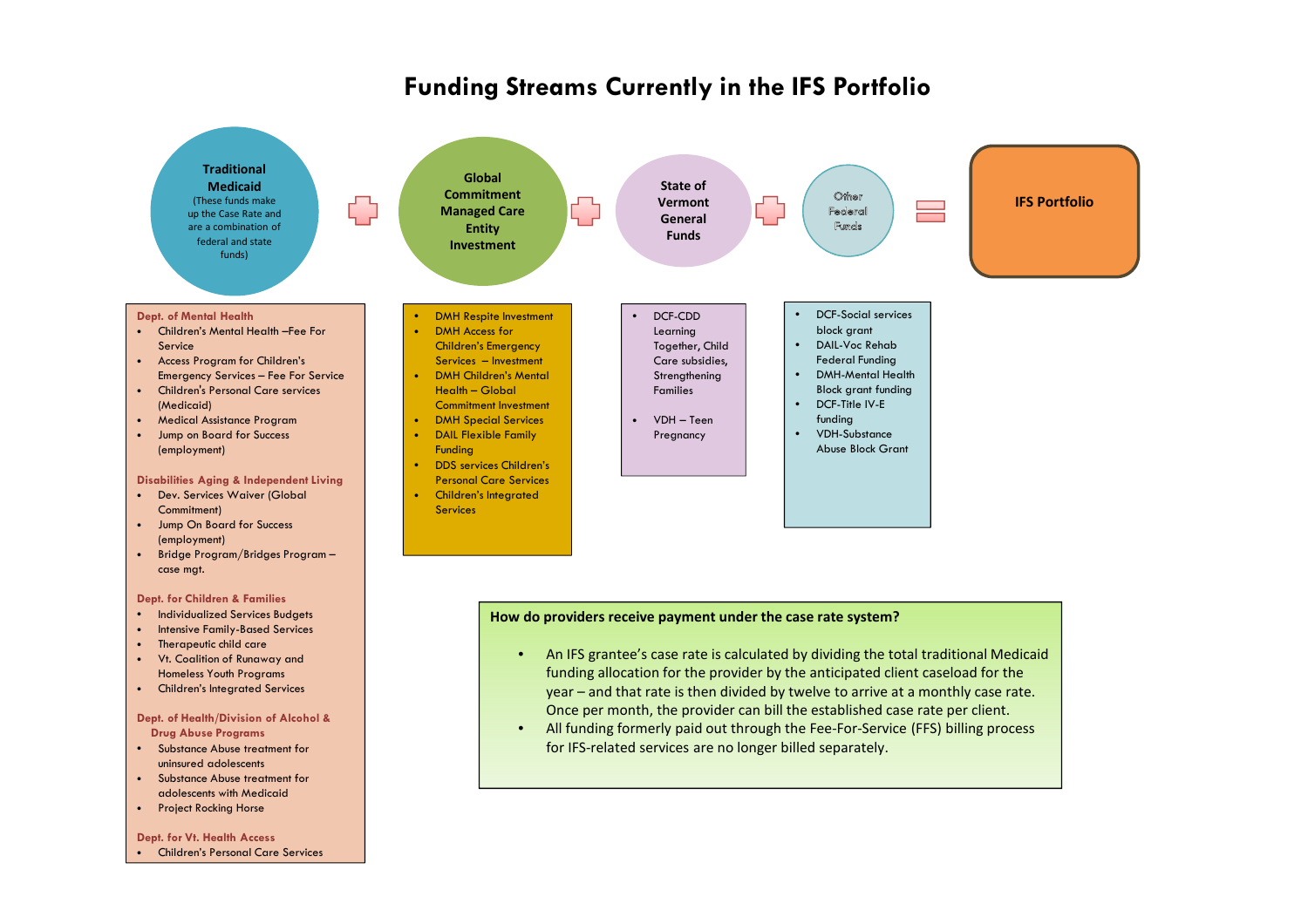## **Stories That Tell How IFS is Working**

| <b>Before IFS</b>                                                                                               | <b>After IFS</b>                                                                                     | What does this mean for families?                                                                                                                                                                                                                                                                                                                                                                                                                                                                                                                                                                    |
|-----------------------------------------------------------------------------------------------------------------|------------------------------------------------------------------------------------------------------|------------------------------------------------------------------------------------------------------------------------------------------------------------------------------------------------------------------------------------------------------------------------------------------------------------------------------------------------------------------------------------------------------------------------------------------------------------------------------------------------------------------------------------------------------------------------------------------------------|
| <b>Medicaid funded services</b><br>are only available to<br>clients open to the agency                          | Can provide Medicaid eligible<br>services to ANYONE                                                  | • At the end of the 2014 school year, there was a bus that went off the road in Franklin County.<br>The IFS grantee (Northwestern Counseling and Support Services) was able to deploy multiple<br>staff to support the children who were involved. Due to this prevention work AND the ability<br>to provide supports to children who were not open to the agency, only one child needed<br>follow up support.<br>. In Addison county, they were able to provide a Friday summer program to approximately 15<br>children in Shoreham since there were no other programs available in that community. |
| <b>Eligible only when</b><br>circumstances became bad<br>enough to qualify for<br>services                      | Early intervention, treatment<br>and support                                                         | Earlier this school year the superintendent's office in a Franklin County SU became alarmed<br>about the results of the Youth Risk Behavior Survey which indicated a troubling increase in<br>substance use among youth. With the increased flexibility provided through IFS, NCSS was able<br>to hire a staff member to be in the school full-time to assist students and the school with<br>providing support to youth and consultation to staff.                                                                                                                                                  |
| Children/youth with<br><b>Developmental Disability</b><br>on a waiver with specific<br>number of hours/services | Services and supports tied to<br>goals and needs of the youth<br>(IFS regions do not use<br>waivers) | A youth moved from a non-IFS region to and IFS region last year. The waiver (which prescribed<br>\$60,000 worth of services) through which his services were provided was very prescriptive and<br>the sending region was following it closely. Once this youth moved to the IFS region the team<br>there looked at what the youth's goals were and developed supports and services accordingly.<br>Less than a year later this youth is doing very well in his community and school and the service<br>cost has been reduced to \$11,000.                                                           |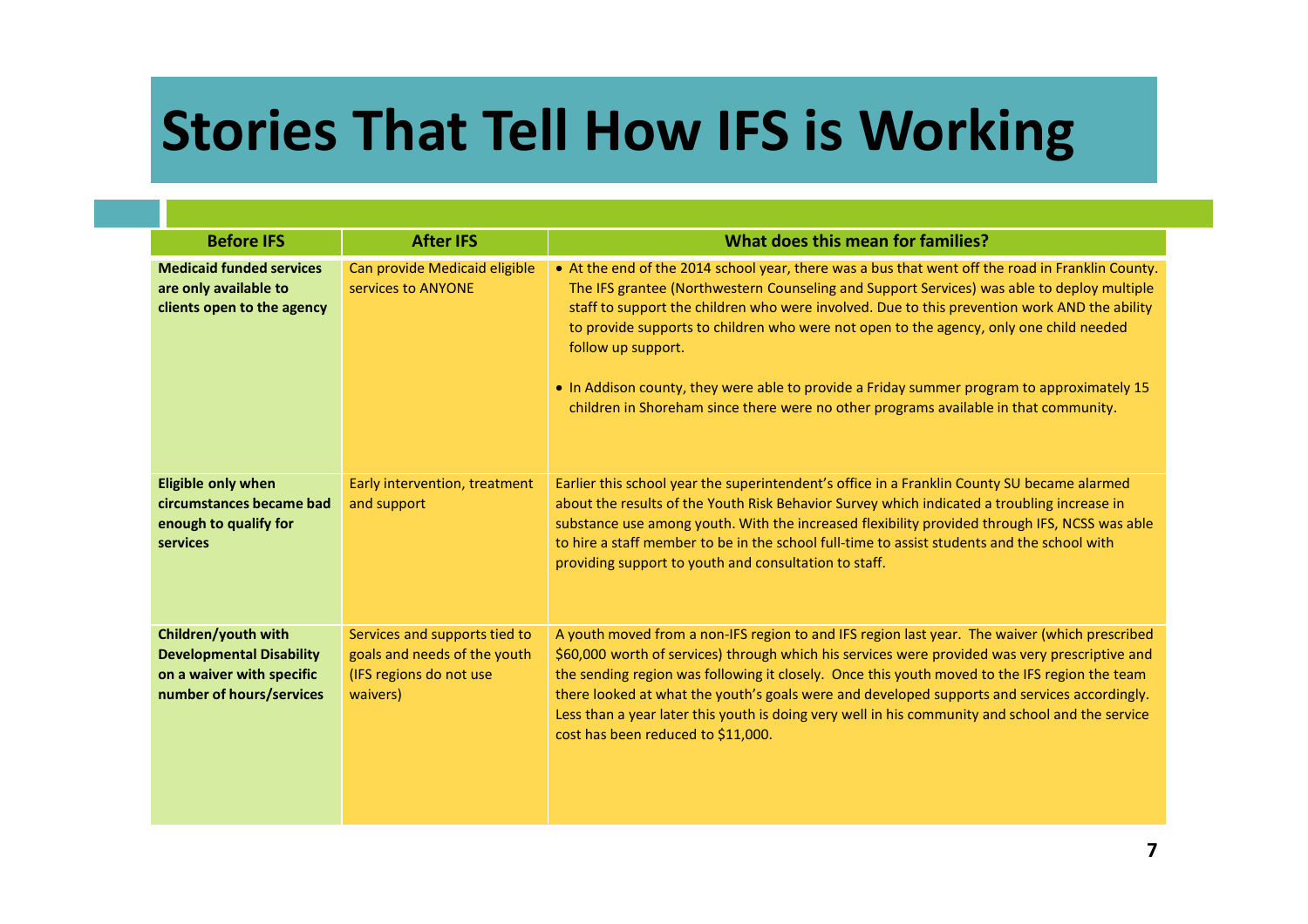# **Where is IFS Headed?**

### Strategic Plan ~ FY2016-FY2020

| <b>FY2016-</b> | Ъ.              | IFS' vision, goals and strategies are clearly communicated.                                                             |
|----------------|-----------------|-------------------------------------------------------------------------------------------------------------------------|
| <b>FY2017</b>  | Ш.              | Additional communities are supported in creating local governance agreements to prepare for IFS expansion.              |
|                | Ш.              | State and community partners utilize population indicators as a way to drive decision-making and identify gaps in       |
|                |                 | services.                                                                                                               |
|                | IV.             | Integrating Family Services (IFS) grantees are held to common outcomes and performance measures.                        |
|                | V.              | State and community partners, in collaboration with people who receive supports and services, work to create            |
|                |                 | effective communications strategies and systems.                                                                        |
|                | VI.             | State and community partners develop a consistent and replicable financing model that connects health, human            |
|                |                 | services and education systems.                                                                                         |
|                | VII.            | State and community partners report increased administrative efficiencies and flexible and coordinated service          |
|                |                 | delivery.                                                                                                               |
| FY2018-2019    | $\mathbf{I}$ .  | State and community partners show improved outcomes for Vermont's children and families.                                |
|                | $\mathbf{II}$ . | Community partners work collaboratively and effectively to use funds flexibly to meet the identified needs of           |
|                |                 | children, youth and families.                                                                                           |
|                | III.            | Planning at the state and regional level is driven by a holistic and collaborative perspective of Vermont's children,   |
|                |                 | youth and families service delivery system and community supports.                                                      |
|                | IV.             | Policies cut across AHS department lines in ways that promote seamless service delivery to children, youth and          |
|                |                 | families that build on strengths in each community.                                                                     |
| <b>FY2020</b>  | $\mathsf{L}$    | All AHS regions have implemented the IFS approach.                                                                      |
|                | Ш.              | Families understand and can easily access supports and services they need regardless of geography, income or type of    |
|                |                 | need.                                                                                                                   |
|                | Ι.              | Policymakers and service providers use data to drive policy decisions and reallocate resources to most effectively meet |
|                |                 | the needs of Vermonters.                                                                                                |
|                |                 |                                                                                                                         |
|                |                 |                                                                                                                         |